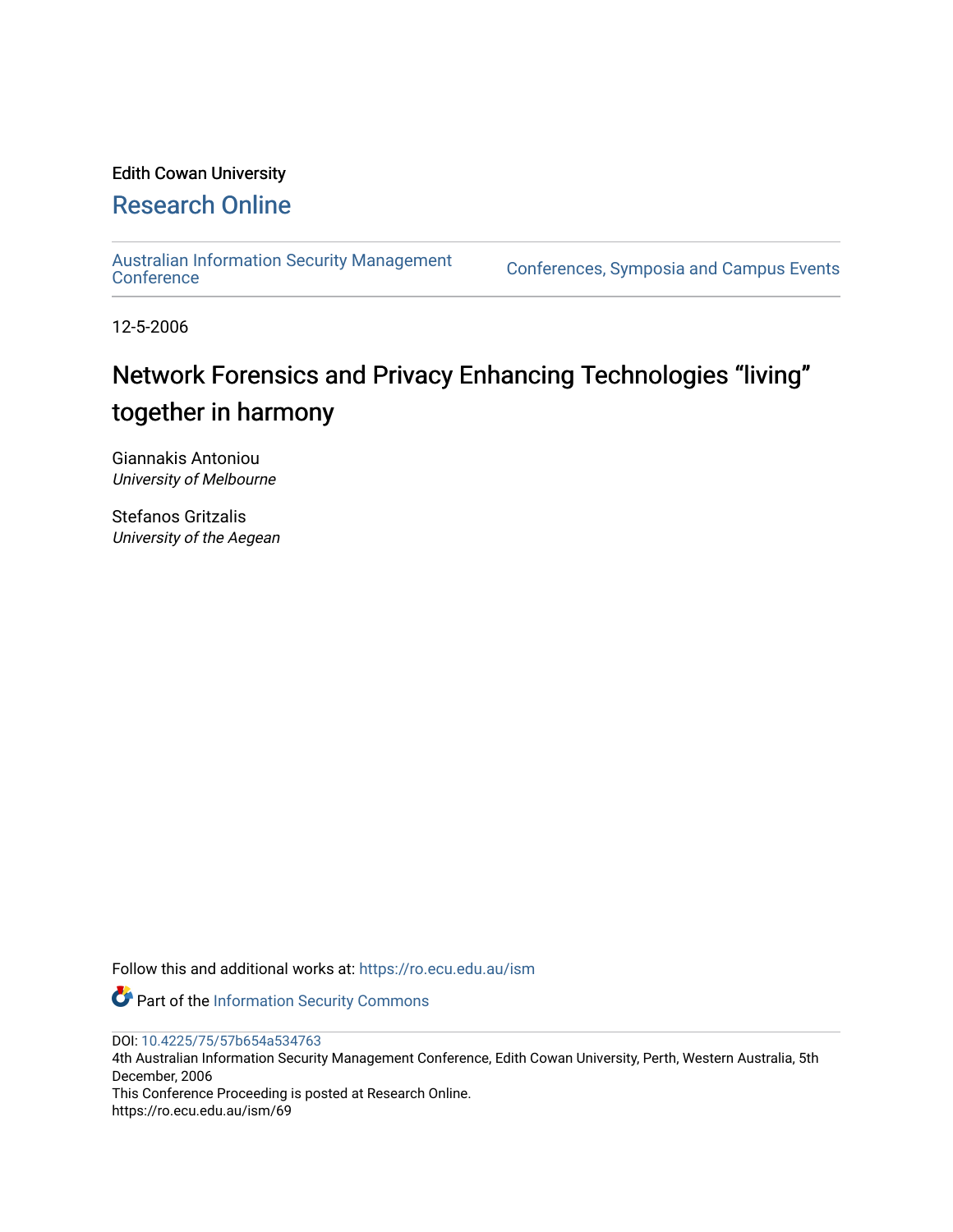# **Network Forensics and Privacy Enhancing Technologies "living" together in harmony**

Giannakis Antoniou\* and Stefanos Gritzalis† \*Dept. of Computer Science and Software Engineering University of Melbourne giannos@iprimus.com.au †Dept. of Information and Communication Systems Engineering, University of the Aegean, Samos, 83200 Greece sgritz@aegean.gr

# **Abstract**

*Privacy Enhancing Technology (PET) is the technology responsible to hide the identification of Internet users, whereas network forensics is a technology responsible to reveal the identification of Internet users who perform illegal actions through the Internet. The paper identifies the collision of these opposite-goal technologies and describes what happens in case they come across. Can a Network Forensics protocol discover the identification* of an Internet user who is trying to be anonymous behind a PET? The paper also proposes a way to bridge and *eliminate the gap between these two technologies.*

#### **Keywords**

Network Forensics, Privacy Enhancing Technologies.

# **INTRODUCTION**

The Internet is a spread virtual society where a number of different technologies exist to offer services to its citizens (Internet users). Among the number of available technologies, there are the Network Forensics and the Privacy Enhancing Technology (PET). These two technologies have almost the opposite goal. The PET is used by Internet users to hide their identity during their eactivities whereas Network Forensics is used by Internet users to discover the identity of others. There have been proposed a number of PETs (Gritzalis, 2004; Anonymizer, 2003; Reiter and Rubin, 1998; Dingledine et al, 2004; Shields and Levine, 2000; Golle and Juels, 2004; Moller et al, 2003; Rennhard and Plattner, 2004) and Network Forensics (Carrier and Shields, 2004; Shanmugasundaram et al, 2003) techniques. These technologies may come across each other during the communication between a client and a Server, where the client wants to have privacy (by using PET) while the Server wants to know the identity of that client (by using Network Forensics) in case the client may be an attacker.

The paper studies the behaviour of those opposite-goal technologies when they come across each other and makes suggestions on how these technologies can co-exist in harmony, fulfilling the requirements of both client and the Server. The paper is organized as follows: Section 2 describes the PET framework; Section 3 describes two Network Forensics protocols; Section 4 examines the efficiency of the Network Forensics protocols where a PET is involved; section 5 proposes a new approach in order to apply Network Forensics protocols without violating the privacy of the users and section 6 concludes the paper.

# **PET FRAMEWORK**

Although there are many proposed PETs oriented in the communication anonymity (Pfitzmann and Hansen, 2006), all of them follow the same framework (figure 1). A user, who wants to become anonymous, sends the message to a Privacy Enhancing Entity (PEE). The PEE may forward the message to another PEE or send it directly to the Server. Before PEE forwards the message, it replaces the IP Address of the message with its own IP Address. By using this technique, the receiver of the message will not be able to identify the original sender of the message but the last PEE of the PET. Some PET protocols such as the TOR (Dingledine et al, 2004) and the Crowds (Reiter and Rubin, 1998), also offer message confidentiality between the user and the first PEE.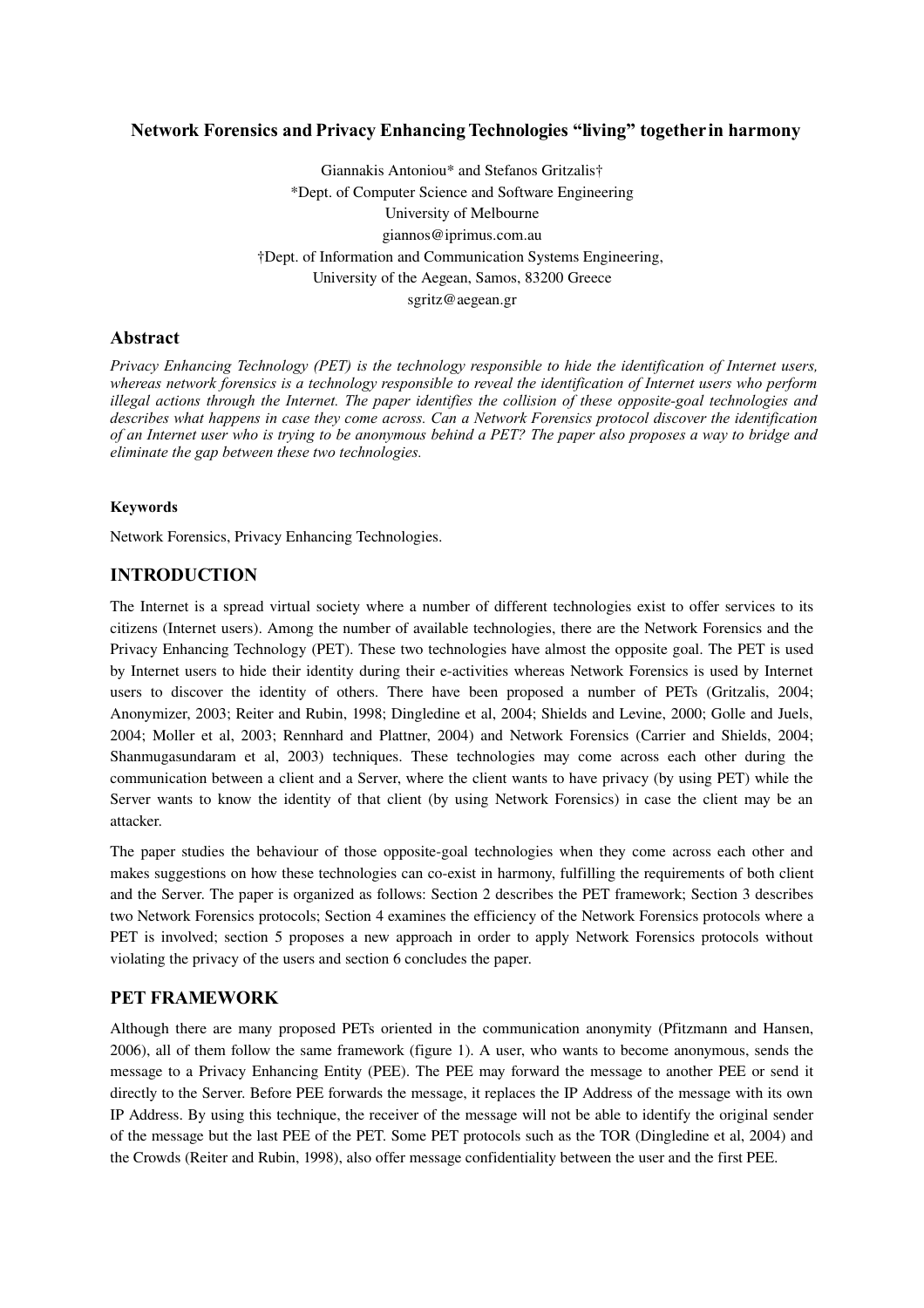

*Figure 1 General PET Framework*

# **NETWORK FORENSICS**

In contrast with PETs, the Network Forensic techniques have different frameworks. In this section we describe two network forensics protocols, the STOP (Carrier and Shields, 2004) and the ForNet (Shanmugasundaram et al, 2003) protocols.

#### **STOP protocol**

The paper (Carrier and Shields, 2004) argues that an attacker usually does not directly attack a Server, but through a number of other linked compromised machines. The attacker usually follows this method in order to hide his/her identity. The paper proposes the Session Token Protocol (STOP), which can trace back the attacker even if he/she attacks through other compromised machines (Stone Stepping attack).



*Figure 2 Stone Stepping attack*

For example (figure 2), an attacker (hostA) wants to attack a Server by using a Stone Stepping attack (Zhang and Paxson, 2000) without being identified. Firstly, the attacker compromises the hostB, and then from the hostB compromises the hostC. The attacker attacks from hostC the Server while the Server can only identify the hostC. No information exists which links the hostC with the hostB and the hostB with the hostA (the actual attacker). However, by using the STOP protocol, the hostB and the hostC gather information about any network connection they establish, and under certain conditions they can inform the Server about the identity of the attacker. One drawback of this, is the fact that if the hostA compromises the hostB and then the hostC, the hostA can also delete the logs from hostB, as well as the logs from hostC. As a result, the Server will not be able to identify the attacker. Another drawback is the ability of the attacker (hostA) to accuse an innocent host (let say hostZ).

#### **ForNet protocol**

The paper (Shanmugasundaram et al, 2003) introduces a logging mechanism, called ForNet, which helps to identify the source network - not the source host - of a malicious packet in a distributing and sharing environment, like the Internet. The ForNet has two components, the Synopsis Appliance (SynApps) and the Forensic Server. The SynApps is located in every router/switch and records the synopsis of the transferred data (including information from the 3rd, 4th and 7th OSI Layer). The Forensic Server is responsible to manage the SynApps that are part of the specific domain, as well as help with tracking of a potential attacker. However, it concerns the performance of the routers/switches in case they manage information up to the 7th OSI Layer.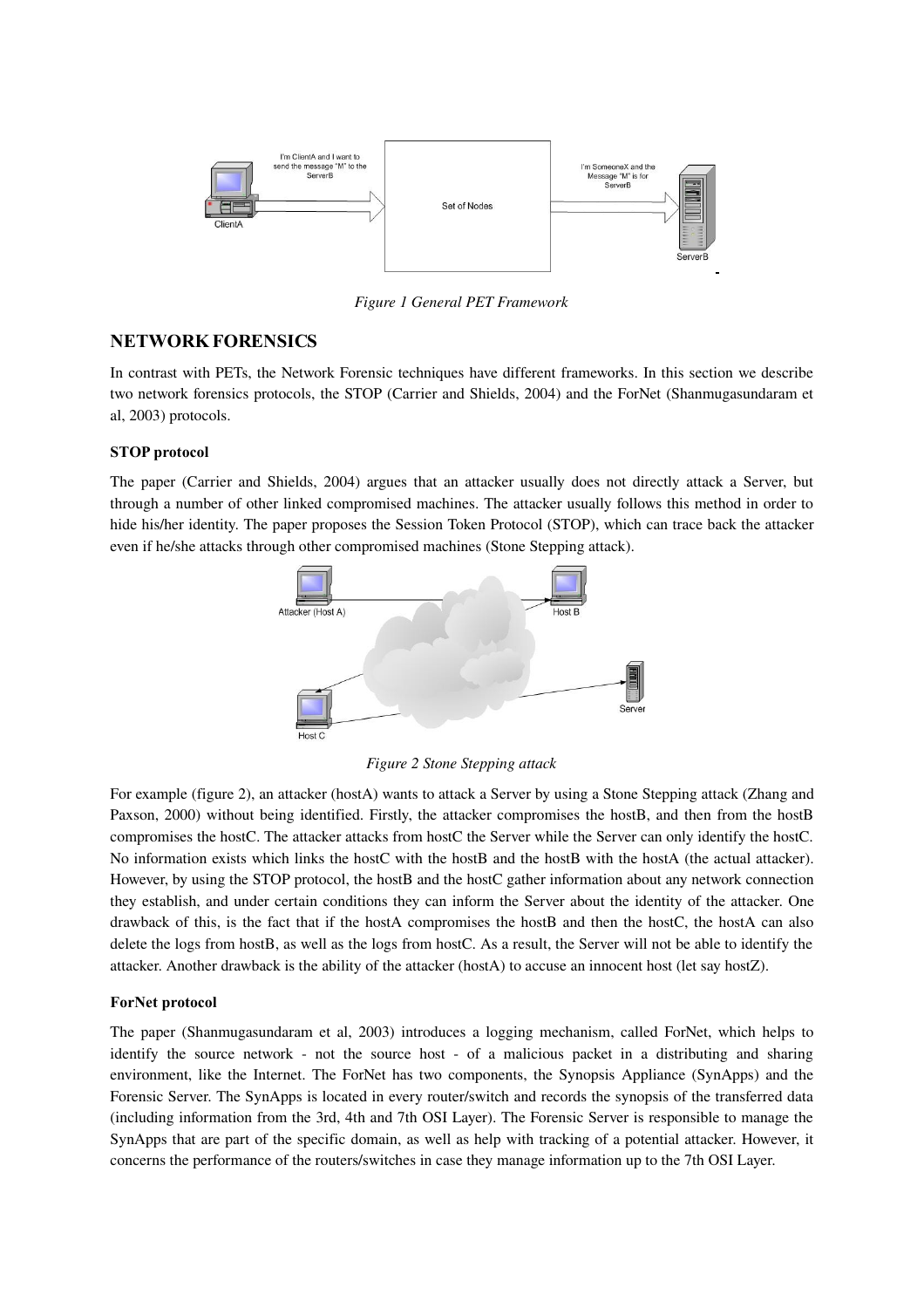

*Figure 3 ForNet Architecture*

#### **Example**

In figure 3, the UserA wants to send a malicious message to the UserB. The UserA passes the message to SynApps A1, where the SynApps A1 creates and stores the digest of the message before forwarding it to the Forensic Server A. The Forensic Server A forwards the message to the Forensic Server B and the Forensic Server B forwards it to the SynApps B1. The SynApps B1 creates and stores the digest of the message before reforwarding the message to the UserB. Once the UserB identifies the attack, it informs the SynApps B1 about the incident and the SynApps B1 requests the Forensic Server B to identify the source network of the message. The Forensic Server B sends a request to all Forensic Servers. Each Forensic Server asks its SynApps whether or not they have forwarded such a message digest. The SynApps A1 identifies the message digest and informs the Forensic Server A. Finally, the Forensic Server A lets Forensic Server B to know that the malicious message has passed from SynApps A1 at a specific instance of time (timestamp). In the meantime, more Forensic Servers may reply. However, the Forensic Server B will determine the original source network of the malicious message based on that timestamp. The earlier the message passes from a SynApp, the more probable that SynApp is the network, in which the UserA (attacker) belongs to.

Both Network Forensics protocols are able to trace back and identify the attacker/network source. However, the next section examines how they response in an environment with PETs.

# **PET AND NETWORK FORENSICS IN THE SAME ENVIRONMENT**

This section examines the efficiency of STOP and ForNet protocols where the attacker sends the messages through the PET. An effective Network Forensics protocol should be able to identify the attacker who is even hidden behind a PET, while an effective PET should be able to protect the identity of a user.

#### **STOP Protocol with PET**

Although the STOP protocol is the answer of the Stone Stepping attack, it cannot identify the attacker in case that the Attacker is behind a PET.

In the example of figure 4, the attacker sends a malicious message to the PET asking the PET to forward it to the HostB. The PET forwards the received message to the HostB. Once the HostB receives the message, it stores information about the connection (PET - HostB) to a log file. After the HostB becomes compromised, the HostB (under the control of the Attacker) attacks HostC. The HostC stores information about the connection (HostB-HostC) and then becomes compromised. The HostC (still under the control of the Attacker) attacks the Server. However, the PET does not follow the STOP protocol; otherwise the PET should reveal the identity of the attacker. Consequently, the Server will not be able to discover the malicious host (Host A).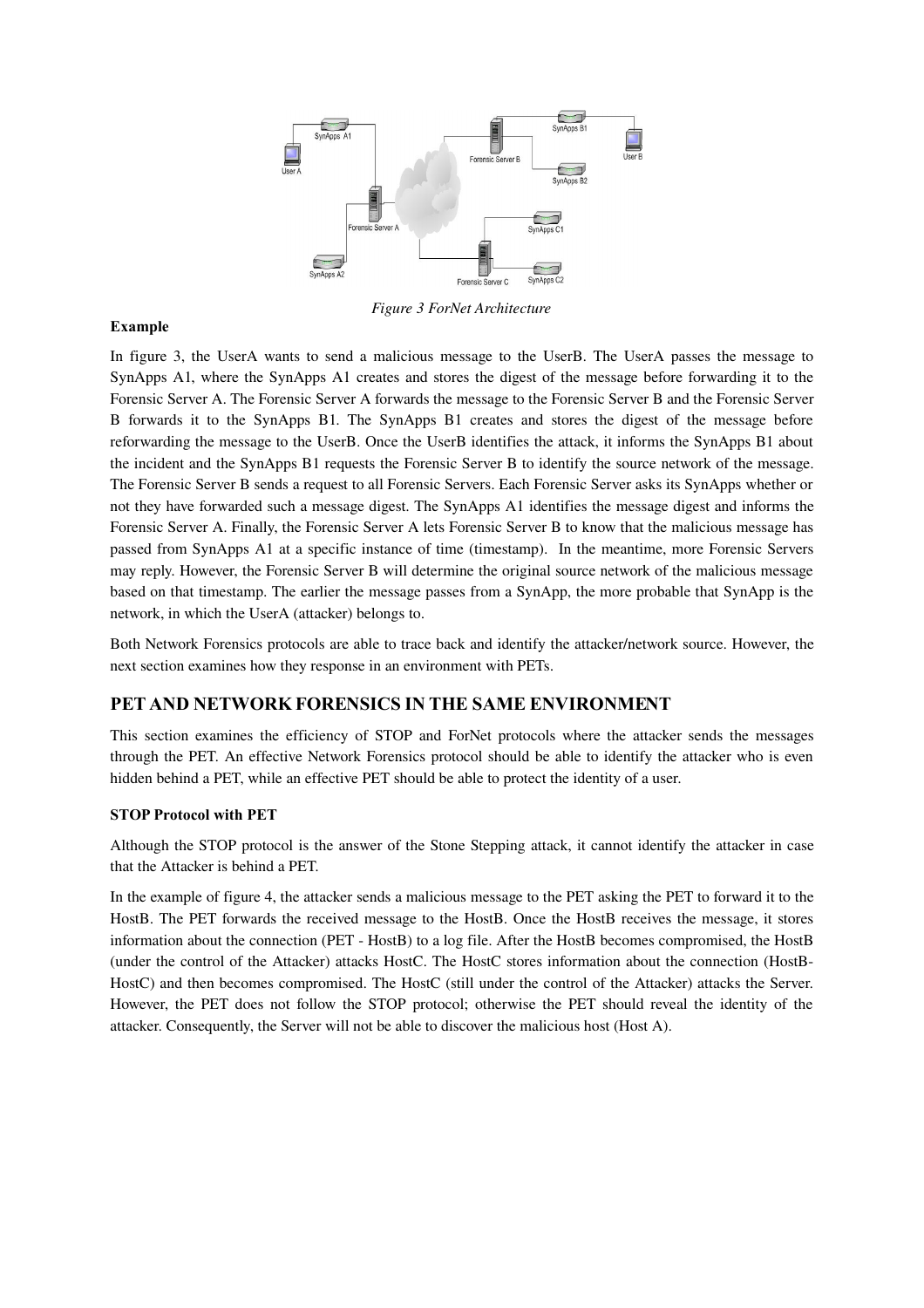

*Figure 4 PET against STOP protocol under Stepping Stone attack*

#### **ForNet Protocol with PET**

In a scenario (figure 5) where the attacker participates in an environment where the ForNet protocol is supported, the attacker wants to take advantage of the PET to hide his/her identity while is performing an illegal action. When the Server detects an attack, it will try to recognize the network source of the attack in assistance with both SynApps and Forensic Servers. Because of the involvement of the PET, who is responsible to hide the identity of the user, the Server will not be able to discover the network source of the attack.



*Figure 5 ForNet protocol with PET*

The ForNet and the STOP protocols, like most of the Network Forensics protocols, use information from the 3rd and 4th OSI Layers to track the original source of a message. It is, therefore, impossible to be used in an environment where there is a PET which offers communication anonymity to the sender, because the PET modifies information from the 1 - 4 OSI layers.

We want to prove that the location of the Network Forensics entities is not able to reveal the identity of the attacker, when the attacker uses a PET. One of the main characteristics of the current PETs is their ability to prevent privacy violation from a global eavesdropper. As a consequence, the use of Network Forensics protocols is useless without concerning the functionalities of PETs.

#### **Case studies**

In the next case studies, the Attacker tries to attack the Server through a PET. We also show how effective is the Forensic Entity (an entity which helps identifying an attacker) in helping the Server to discover the identity of the Attacker. The Forensic Entity needs to link the message received by the Server and the message received by it (Forensic Entity). Otherwise, the Forensic Entity does not identify the attacker. We assume that the Forensic Entity eavesdrops the communication between the Attacker and the PET, or it is just an intermediate node between them.

We assume that the Server is able to identify the Attacker based only from the source IP Address of the malicious message.

#### **Case Study 1**

Let us assume that the communication between the Attacker and the PET is not encrypted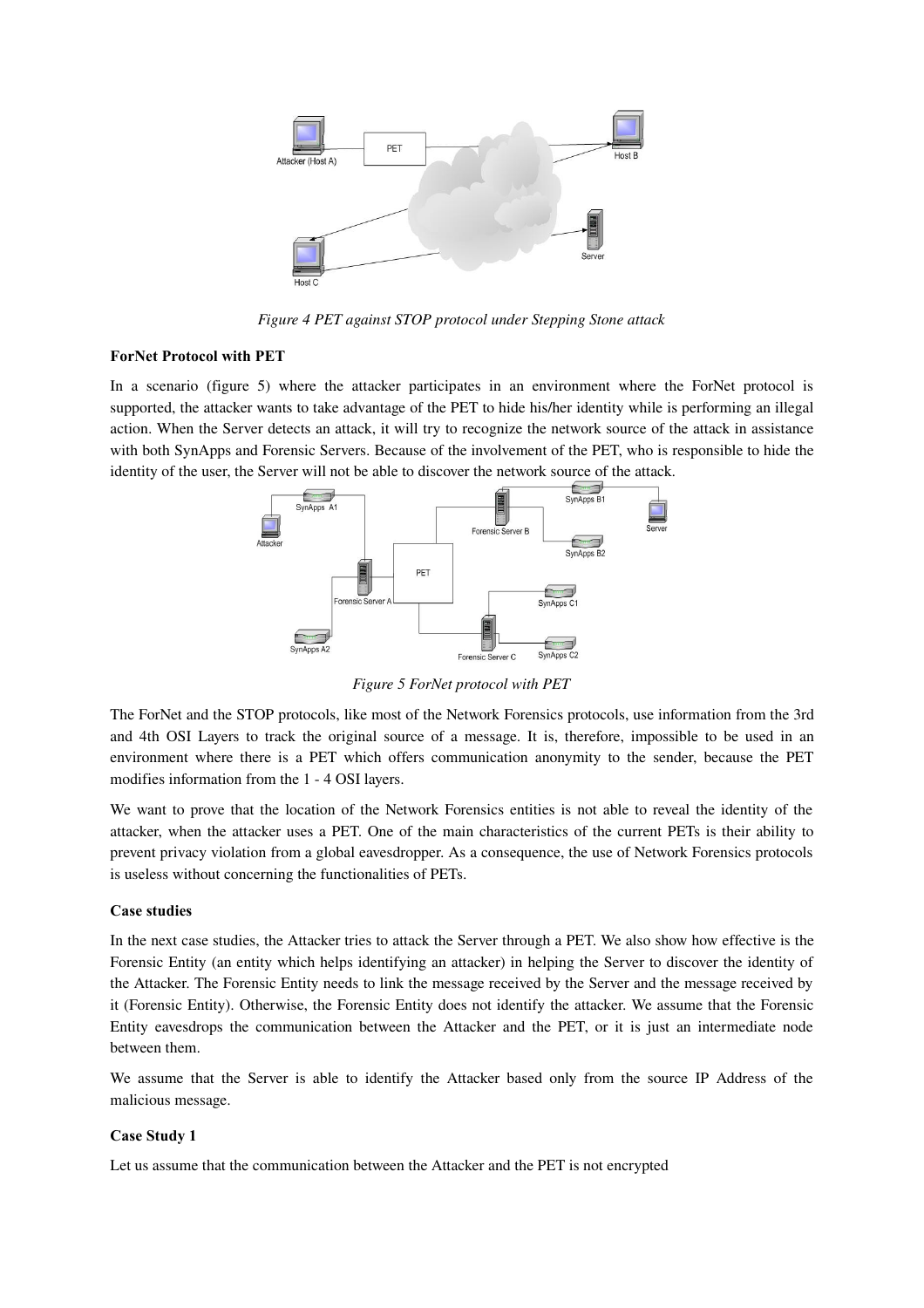Let X: information from the 3rd and 4th OSI Layer

Attacker  $\rightarrow$  PET: X

 $PET \rightarrow Server: X'$ 

The Server cannot identify the Attacker because the PET replaces the X with X' before forwarding the message to the Server.

> Attacker  $\rightarrow$  Forensic Entity: X Forensic Entity  $\rightarrow$  PET: X  $PET \rightarrow$  Server:  $X'$

In this case the Server cannot identify the attacker even with the co-operation of the Forensic Entity. The X that was sent by the attacker to the PET through Forensic Entity, does not match the X' received by the Server.

#### **Case Study 2**

Let us assume that the communication between the Attacker and the PET offers message confidentiality

Let X: information from the 3rd and 4th OSI Layer

Attacker  $\rightarrow$  PET: X, cipher

 $PET \rightarrow$  Server: X', message

The Server is unable to identify the Attacker.

Attacker  $\rightarrow$  Forensic Entity: X, cipher

Forensic Entity  $\rightarrow$  PET: X, cipher

 $PET \rightarrow$  Server: X', message

The Forensic Entity cannot match the [X, cipher] and [X', message].

#### **Case Study 3**

Let us assume that the communication between the Attacker and the PET is not encrypted

Let X: information from the 3rd and 4th OSI Layer

Let Y: information from the 7th OSI Layer

Attacker  $\rightarrow$  PET $\cdot$  X, Y

 $PET \rightarrow Server: X'. Y$ 

Although PET does not modify information from the 7th OSI Layer, the Server cannot identify the Attacker.

Attacker  $\rightarrow$  Forensic Entity: X, Y

Forensic Entity  $\rightarrow$  PET: X, Y

#### $PET \rightarrow$  Server:  $X'$ ,  $Y$

If the Forensic Entity collects information up to the 7th OSI Layer, it is able to match the information received by the Server with its own collected information. But, if the Forensic Entity collects information up to the 4th OSI Layer, it is unable to match the information and discover the Attacker (case study 1).

It is obvious that the PET causes problems to the current Network Forensics protocols once these two technologies come across. Only, when the PET does not offer message confidentiality between the attacker and the PET, the Network Forensics protocols are able to find the attacker. However, even in this case, the Network Forensics protocols have to gather information based on the 7th OSI Layer protocols. It is also clear that the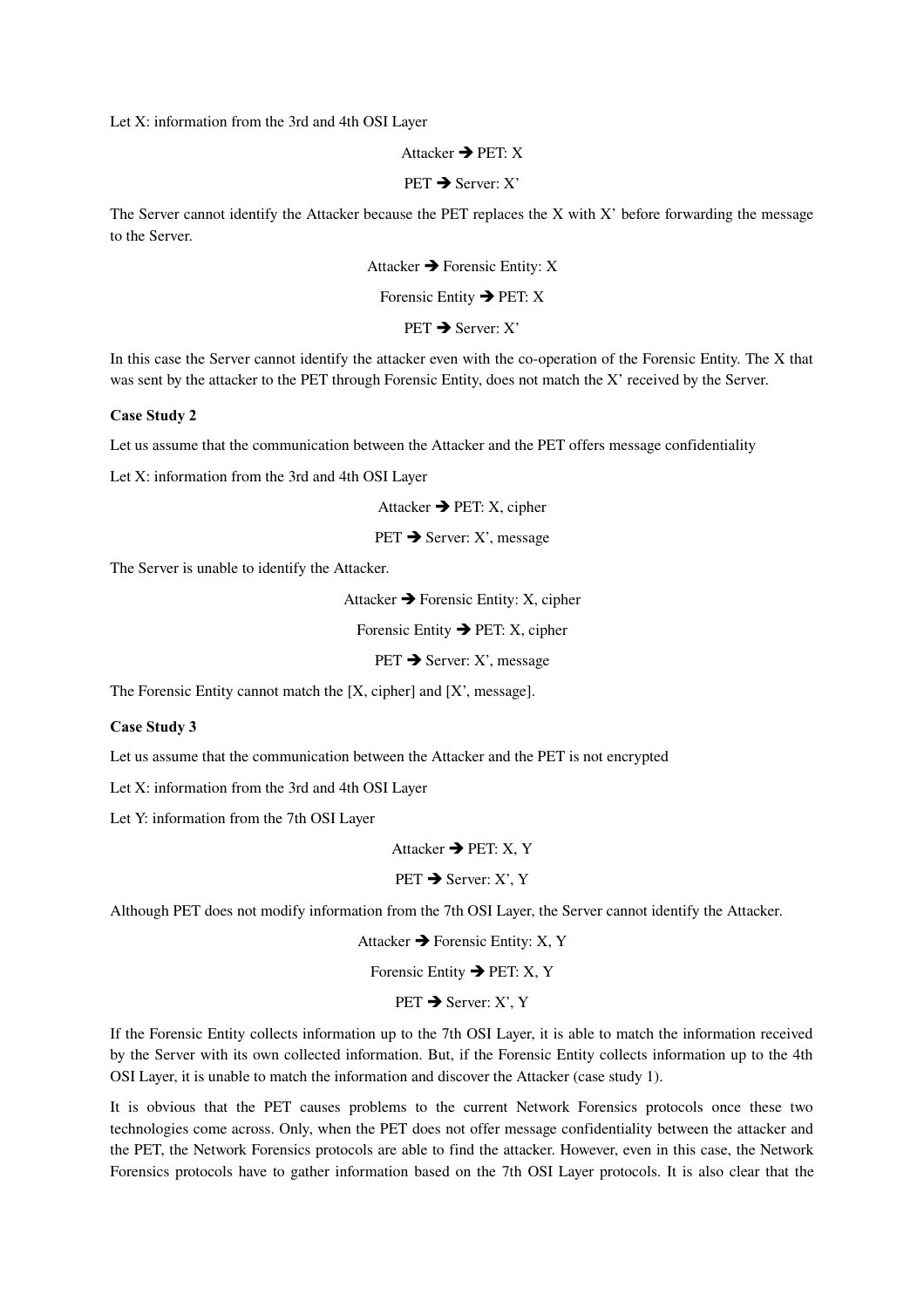Network Forensics protocols, which gather information up to the 4th OSI Layer, are unable to help in the investigation.

In (Luis von et al, 2006) the dangerous nature of anonymous communication is mentioned, where the authors suggest ways in offering accountability to the anonymity protocols. The next section proposes a new approach in order to achieve accountability by combining the PET with the Network Forensics.

# **NEW NETWORK FORENSICS APPROACH**

In order to make these two technologies avoid collisions and offer their services in an efficient manner to the Internet users, we need technologies which are able to separate the innocent users from the attackers. The PET can protect the identity of an innocent user whereas the Network Forensics can identify the attacker. This separation is a very sensitive operation, where the objectivity plays a fundamental role in the success of this approach. If we accept that this objectivity is not achievable, then this approach fails because the separation of the actual attacker from the innocent user is not possible.

#### **The two network forensics phases**

We can divide our abstract approach into 2 phases. During the first phase, each user has one warrantor. The warrantor authenticates the user and gathers information, without violating the user's privacy. The warrantor does not even need to know who the Server is, which the user is communicating with. Every user is considered as innocent to that warrantor, as far as the Server-victim does not complain. The Server accepts messages from an anonymous user only if there is a proof that the user is linked with a warrantor. In order to have that link between the user and the warrantor, the warrantor may sign (with digital signature) a statement. This signed statement obligates the warrantor to reveal the identity of the user in case the user is an abuser. This link must also be linked with the exchanged messages of the user. In case the user performs an attack, the Server can complain to the warrantor and the warrantor is responsible to investigate the case.

The second phase begins when the Server complains to that warrantor. The warrantor must be able to decide whether the complaint is reasonable or not. However, the Server needs to prove to the warrantor that the specific warrantor is responsible to investigate the complaint and reveal the identity of the potential attacker. The Server's complaint should be in such a way that the warrantor should not be able to deny its involvement in the investigation process. Moreover, the Server needs to provide strong evidence to the warrantor about the integrity of the malicious action of the attacker. Once the warrantor accepts the complaint as a reasonable one, it must have a mechanism to match the complaint with the identity of the attacker.

The warrantor is responsible for the incident as far as it does not reveal the identity of the anonymous user. The warrantor needs to examine objectively the complaint of the Server before deciding whether to reveal the identity of the user or not. This is the most critical aspect for the success of this approach for two reasons:

- a) The criteria of the warrantor may be stricter than the criteria of the Server. In this case, the Server will not be able to get the identification of the attacker.
- b) The criteria of the warrantor and the Server are very loose. In this case, the warrantor may reveal the identity of an innocent user.

In order to define what is "reasonable" and what is not, the warrantor may sign and send the security policy to the Server through the user during the first phase. The Server can decide whether the warrantor fulfilled the security requirements of the Server or not. If the policy is not acceptable for the Server, the Server rejects the request of the user, because the warrantor does not fulfil the requirements of the Server. The warrantor does not only need to reveal the identity of the attacker, but it needs also to prove the involvement of the attacker in the malicious action. Otherwise, the warrantor may accuse an innocent user instead the real attacker.

Although the identification of an innocent user can be revealed in case the warrantor becomes compromised by an attacker, the attacker will not be able to accuse (lack of evidence) that innocent user. This disadvantage does not create significant concerns for the users, because the PETs have exactly the same vulnerability (in case the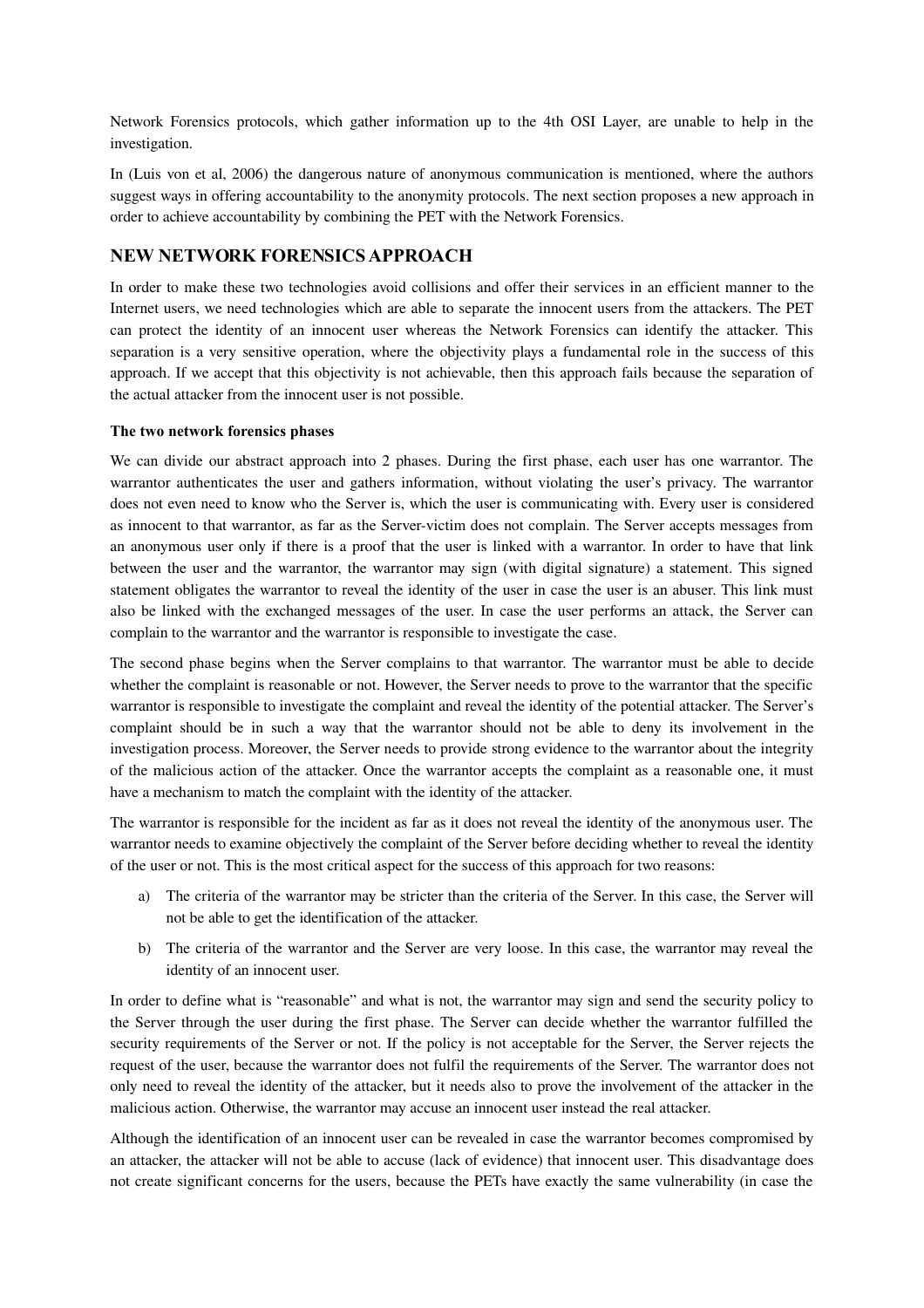PET becomes compromised, the identities of the users can be revealed). The worst thing that a malicious warrantor can perform to the user is to reveal the link between the warrantor and the user to the public. The warrantor does not even know the Server's identity that the user is communicated with. The user can also play the role of the warrantor. Even in such a case, the Server-victim can accuse the warrantor or the abuser, even if the entity is the same.

#### **Applications of the proposed approach**

We introduce two applications based on the proposed approach. In the first application (figure 6), the PET is the warrantor, whereas in the second application (figure 7), an individual entity is the warrantor:

a) The enhancing of network forensics functionality in a PET is a challenging procedure. A PET should have a mechanism responsible, under conditions, to reveal the identity of the user. However, this approach violates the principle of the PET, because instead of protecting the identification of the user, it is actually betraying the user. Despite this principle of violation, the PET continues to offer privacy only to the innocent user but not to the attacker. The separation of the innocent user from the actual attacker is more likely to be acceptable by all participated entities except from attackers themselves.



**Figure 6 PET as a warrantor**

- b) Although the message will be sent by the user and forwarded to the Server through the PET, the warrantor should be able to recognize the user through the message that has been received from the Server. For this reason the message (MESSAGE Y - figure 7) must:
	- a. Be linked with the warrantor of the user. The Server needs to identify the warrantor before proceeding with the message.
	- b. Hide the identity of the user. Responsible to protect the identity of the user is the PET.
	- c. Offer message integrity. If the message does not offer integrity, the Server could alter the received message and make it look malicious. With lack of message integrity, the Server can state/assume to the warrantor that everyone is an attacker.
	- d. Reveal the user's identity to the warrantor. The warrantor should be the only one who can match the message with the user's identity.



**Figure 7 Individual Entity as a warrantor**

The above applications offer network forensics services without any violation of the privacy of users, but only of the attackers. The user may enjoy the privacy offered by the PET, while the Server knows that in case of an attack the identification of the attacker will be revealed. The fact that the warrantor and the Server have evidence about the malicious action of the user, it can result in accusing the user.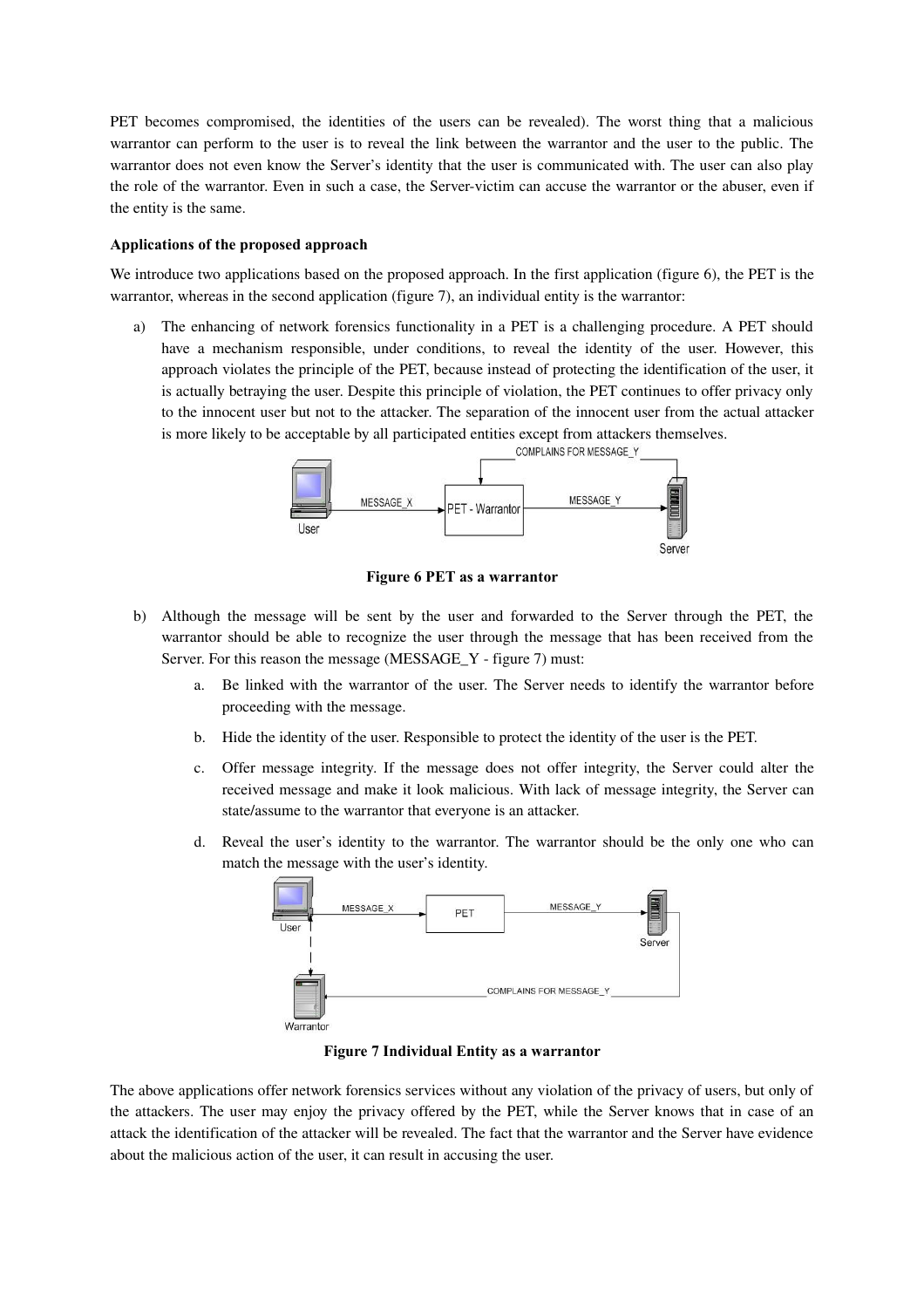# **CONCLUSION**

This paper is oriented to the fact that two very important technologies, like the Network Forensics and the PET, cannot co-exist under the same environment and circumstances. The more one technology gets improved, the less the other technology becomes enhanced. We studied their behaviour in different case studies and we can conclude that the PET has really been designed having in mind technologies that their purpose was to reveal the identity of the users. In contrast, the Network Forensics protocols have not been designed having in mind technologies responsible to hide the identification of the users, like the PETs.

The paper proposes a new Network Forensics approach which is PET-friendly. Both opposite-goal technologies can "live" together in harmony offering their desirable services to the innocent users and the Servers.

Our future work is emphasizing in enforcing the objectivity of the warrantor in order to decide whether the complaint of a victim is reasonable or not. Also, a proper communication protocol, which reflects to the proposed approach, is required to be developed.

## **REFERENCES**

Anonymizer (2003), URL *[http://www.anonymizer.com](http://www.anonymizer.com/)*, Accessed at 16<sup>th</sup> of November 2006

- Carrier, B. and Shields, C. (2004) The Session Token Protocol for Forensics and Traceback. *ACM Transactions* on Information and System Security, Vol. 7, No. 3, August 2004, Pages 333-362
- Golle, P. and Juels, A. (2004) Parallel Mixing. *October 2004 Proceedings of the 11th ACM conference on*
- Dingledine, R., Mathewson, N. and Syverson, P. (2004) Tor: The Second-Generation Onion Router. *In Proceedings of the 13th USENIX Security, Symposium, August 2004*
- Gritzalis S. (2004) Enhancing Web Privacy and Anonymity in the Digital Era. Information Management and Computer Security, Vol.12, No.3, pp.255288, 2004, Emerald
- Luis von, A., Bortz, A., J. Hopper, N. and O'Neill, K. (2006) Selectively Traceable Anonymity. *Proceedings of the 2006 Workshop on Privacy Enhancing Technologies*
- M¨oller, U., Cottrell, L., Palfrader, P. and Sassaman. L. (2003) Mixmaster Protocol. Version 2. Draft, July 2003, URL *<http://www.abditum.com/mixmaster-spec.txt>*, Accessed at 16<sup>th</sup> of November 2006
- Pfitzmann, A. and Hansen, M. (2006) Anonymity, Unlinkability, Unobservability, Pseudonymity and Identity Management A Consolidated Proposal for Terminology, *URL [http://dud.inf.tu](http://dud.inf.tu-dresden.de/literatur/Anon_Terminology_v0.28.doc)[dresden.de/literatur/Anon\\_Terminology\\_v0.28.doc](http://dud.inf.tu-dresden.de/literatur/Anon_Terminology_v0.28.doc)*, Accessed at 16 th of November 2006
- Reiter M., Rubin A. (1998) Crowds: Anonymity for web transactions. ACM Transactions on Information and System Security (TISSEC), Vol. 1, Issue 1 (Nov 1998), Pages: 66 - 92
- Rennhard, M. and Plattner, B. (2004) Practical anonymity for the masses with morphmix. In Ari Juels, editor, Financial Cryptography. Springer-Verlag, LNCS 3110, 2004.
- Shanmugasundaram, K., Savant, A., Br¨onnimann, H. and Memon, N. (2003) Fornet: A distributed forensics network. In The Second International Workshop on Mathematical Methods, Models and Architectures for Computer Networks Security, St. Petersburg, Russia, October 2003
- Shields, C. and Neil Levine, B. (2000) A Protocol for Anonymous Communication Over the Internet. *November 2000 Proceedings of the 7th ACM conference on Computer and communications security Computer and communications security*
- Zhang, Y. and Paxson, V. (2000) Detecting Stepping Stones. In Proceedings of the 9th USENIX Security Symposium, Pages 171-184, 2000